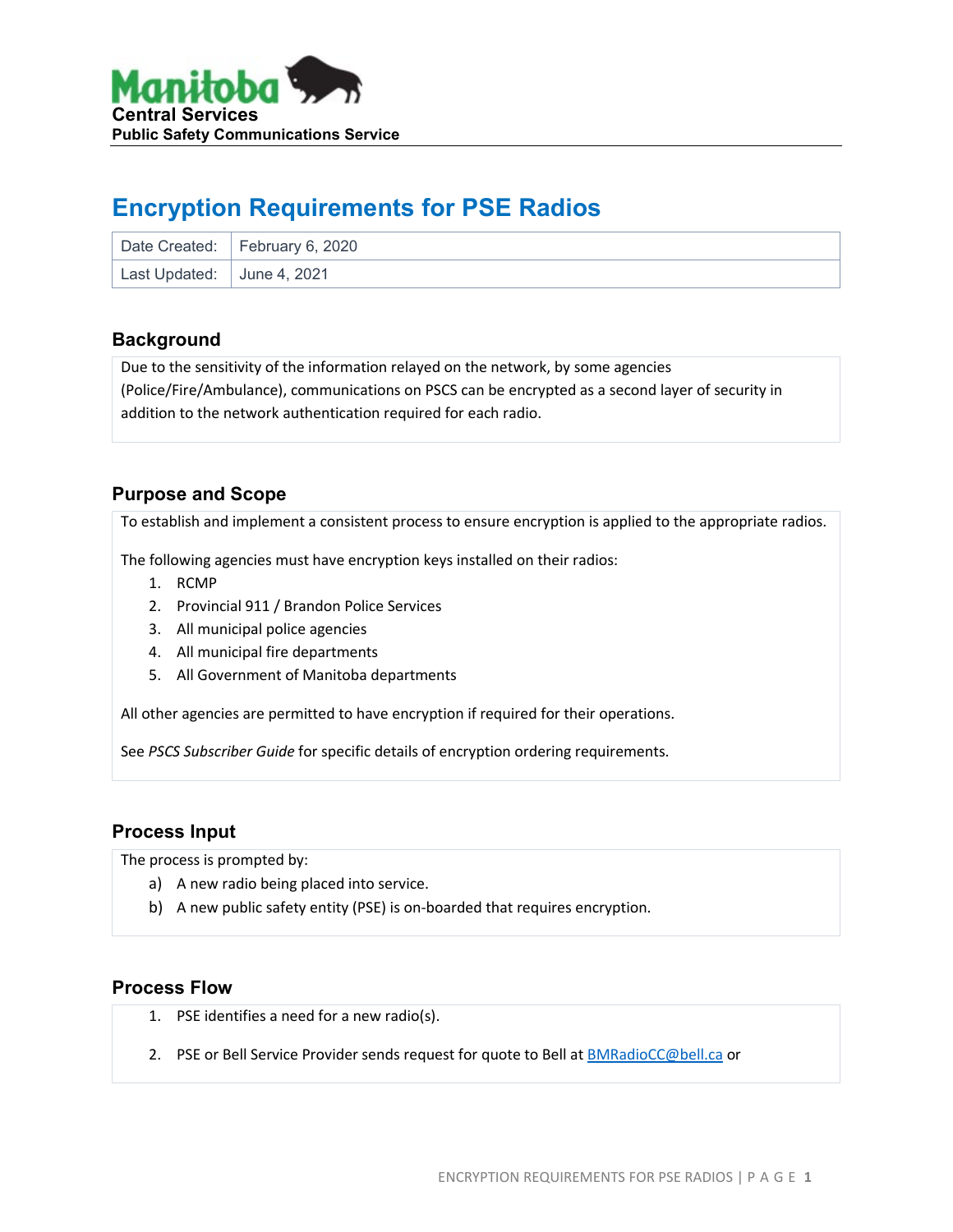1-833-551-3925.

- 3. Bell reviews request and creates quote. Quote to include encryption if:
	- a) the PSE is one of the required encrypted users (listed above);
	- b) the PSE requests encryption.
- 4. Bell sends quote to Bell Service Partner, Bell Service Partner sends quote to PSE.
- 5. PSE approves quote.
- 6. Bell orders radios.
- 7. Bell works with PSE to identify specific encryption requirements during programming template (codeplug) requirements gathering.
- 8. Bell creates the codeplug based on user requirements, programs radio(s), and keyloads radio(s) with encryption keys.
- 9. Bell delivers radios to Bell Service Partner or PSE.
- 10. PSE completes rekey of radio(s), once received.
- 11. PSE uses encrypted radio(s).